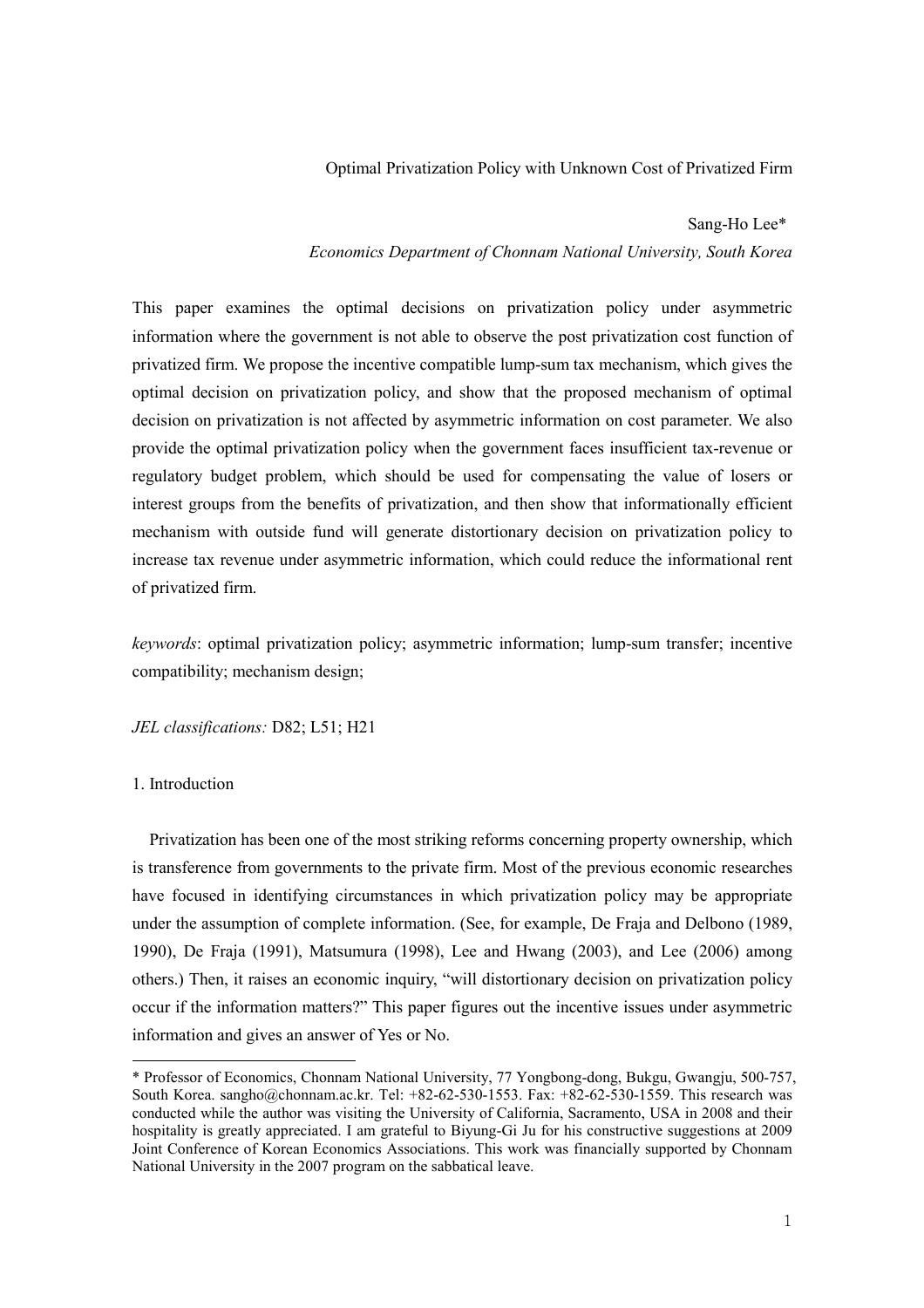asymmetric information where the government is not able to observe the post privatization cost function of privatized firm. We propose the incentive compatible lump-sum tax mechanism, which gives the optimal decision on privatization policy, and show that the proposed optimal post privatization tax mechanism is non-discriminatory on the cost of privatized firm and the optimal decision on privatization is not affected by asymmetric information on cost parameter.

We also provide the optimal privatization policy when the government faces insufficient taxrevenue or regulatory budget problem, which should be used for compensating the value of losers or interest groups from the benefits of privatization. We then show that informationally efficient mechanism with outside fund will generate distortionary decision on privatization policy to increase tax revenue under asymmetric information, which could reduce the informational rent of privatized firm.

This paper specifically examines the optimal decisions on privatization policy under<br>the paper specifically examines the optimal decisions of privatization osticular of privatization of privatization firm. We propose the Related literature can be found in the context of optimal taxation and incentive regulation. For example, the distortions from subsidy instruments occur if an outside source of funds are available at some constant marginal cost, as provided in Baron and Myerson (1982), Laffont and Tirole (1993), and Laffont and Martimort (2002) under a continuous decision model. Under the different setting with a discontinuous model of optimal trade policy, Mitchell and Moro (2006) also show that asymmetric information can lead to an important tension between efficiency and information rent. The difference of this paper is that it is based on the dichotomous model and considers on the optimal privatization policy with unknown cost information. In particular, we provide the optimal incentive mechanism which might not generate distortionary decision on optimal policy under asymmetric information.

The organization of this paper is as follows: We introduce economic backgrounds on privatization policy in section 2. In section 3, we provide the basic model on privatization policy with complete information, and then extend the analysis into the case of asymmetric information. We also propose the optimal decision mechanism of privatization policy and examine its optimal properties. Conclusion is provided in section 4.

#### 2. Economic Backgrounds on Privatization Policy

Privatization is defined as the deliberate sale by a government of a state-owned enterprise (SOE) or assets to private economic agents. It is one of the most important elements of the current global phenomenon of the increasing use of markets to allocate resources. Privatization now appears as a legitimate tool of statecraft for governments in almost every countries in America, Asia, and Europe.

However, this decision is somewhat difficult because there are economic factors such as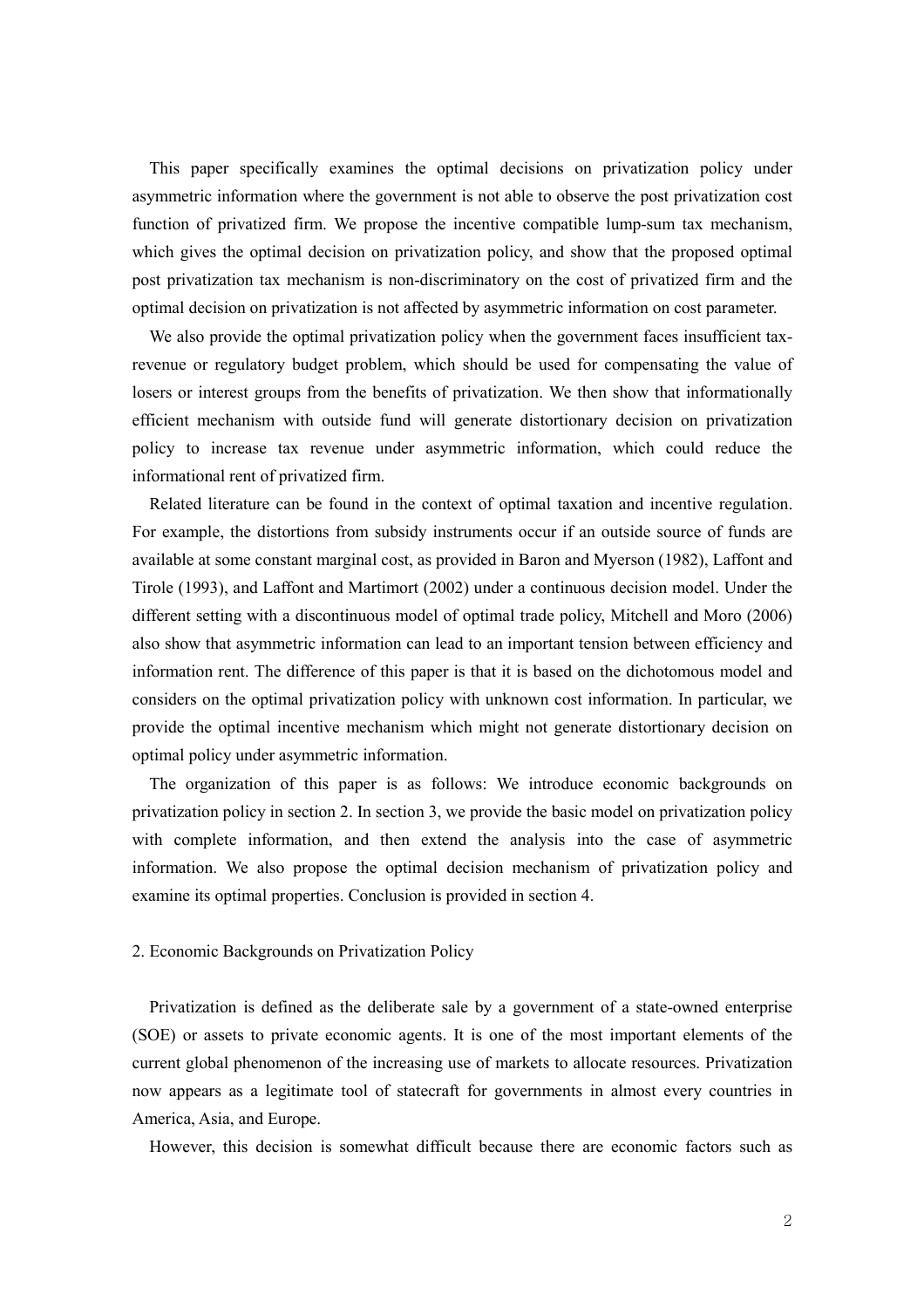valuing the future profitability with incomplete information and more importantly, privatizations are generally part of an ongoing, highly politicized process. According to U.S. General Accounting Office (1997, 1998), some of the factors that influence the privatization method include: (i) the history of the asset's ownership, (ii) the financial and competitive position of the SOE, (iii) the government's ideological view of markets and regulation, (iv) the past, present, and potential future regulatory structure in the country, (v) the need to pay off important interest groups in the privatization, (vi) the government's ability to credibly commit itself to respect investors' property rights after divestiture, (vii) the capital market conditions and existing institutional framework for corporate governance in the country, (viii) the sophistication of potential investors, and (ix) the government's willingness to let foreigners own divested assets.

Why do then some governments decide to privatize services while others do not, and how do they decide which services to privatize? Several basic arguments are often cited to support a shift from government to private provision of public services. Most reason of privatization is efficiency from reducing the cost of government services, improving the quality of government services, and increasing the labor market flexibility, in addition to political reasons.

First, from the perspective of internal organization efficiency, private sector is often seen as simply better at providing services than the public sector. Private organizations are often believed to be motivated by a strong sense of mission, which may lead them to offer higher quality services, and are generally held to be well-managed. They are often able to offer higher salaries and better benefits and working conditions than government; this contributes to the belief that they attract more productive employees. Private firms, especially large ones, might also have easier access to capital, which can allow them to move into new service areas, expand capacity quickly, or enhance the quality of services. (See Sanger (2001).)

Second, from the perspective of external market efficiency, competitive markets among private firms will result in cheaper and higher quality goods and services as consumers shop around for the best deal and suppliers work to provide the best products at the lowest cost. This suggests that contracting out saves money as the positive pressures of competition force organizations to find ways to work more efficiently. Therefore, the belief that the marketplace and competition will discipline organizations that provide low-quality goods or services by driving them out of business is prevalent and contributes to support for privatization and contracting out.<sup>1</sup>

However, there are also some debates on this efficiency issue: First, cost estimates often do not include the transaction costs entailed in the privatization process. Agency officials might not

 $1$  This perception that government agencies have failed consistently to provide high-quality services and welfare, has motivated some jurisdictions to pursue privatization of social services. For example, government systems and government workers are often seen as too slow, too inflexible, too focused on process, and too indifferent to results.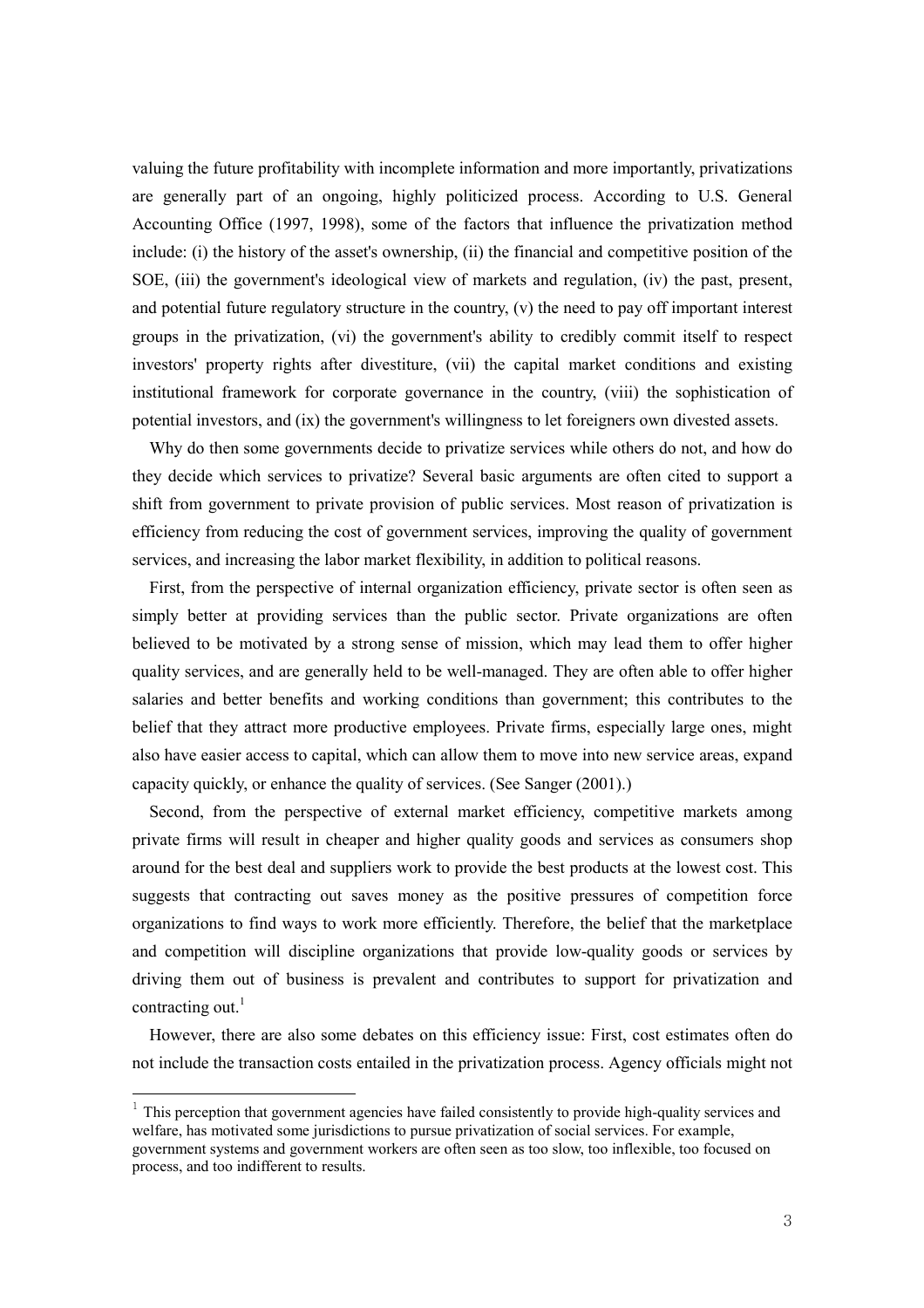always include the expense of effective contract design and monitoring in survey estimates. In addition, the cost comparisons between the private and public sector should control for variables, such as the proportion of clients who are difficult to serve or other relevant differences. (See Yates (1997) and Sclar (2000).) Second, the management of private organizations and the quality of their services are not always good since private firms have been cited for mismanagement or for providing lower quality services in order to reduce costs and increase profits. Thus, quality may suffer with privatization because the public sector loses some of its accountability. Finally, it is too soon to know if any single sector will consistently provide the highest quality social services. Therefore, we need to stress the importance of careful program implementation, regardless of whether public or private agencies are the providers.

Third, another related reason that government agencies have been drawn to contracting with the private sector has been their need for labor market flexibility, such as for personnel with specialized skills.<sup>2</sup> That is, privatization gives common motivation for contracting out public services, which is the potential for greater flexibility in private-sector organizations. Civil service regulations and collective bargaining agreements that often apply to government organizations are seen as inhibiting the ability of these organizations to provide services efficiently or to address necessary system changes with flexibility. For example, government agencies can have difficulty hiring new employees, changing managers or staff, or cutting the workforce when the need for particular services changes suddenly. Therefore, government agencies can "farm out" their work to private organizations through contracts and reap the advantages of the greater flexibility. However, many opponents of privatization view this flexibility negatively, arguing that it circumvents necessary protections for citizens, public employees, and service recipients.

Finally, an ideological preference for employing market-based approaches to address public problems has been on the increase across political party lines, along with skepticism about the value and role of government and a demand for more and better public services. Privatization allows policymakers to maintain their distance from the political liabilities associated with government programs, while satisfying their constituents' demands for a variety of public services.

As has been discussed in the political science literature, the privatization of specific programs has also benefited from the advocacy of key political leaders. Support can come from the office of the governor or mayor, from a top agency official, and/or from members of the legislature, or from other influential political actors. This promotion has been central to the

 $2^2$  This has been particularly acute in the area of information technology, for example. With the recent radical changes in welfare policy, including the institution of work requirements, government time limits on aid, and other provisions that require tracking client data in new ways, government welfare agencies have been attempting to create new management information systems and to modify old ones.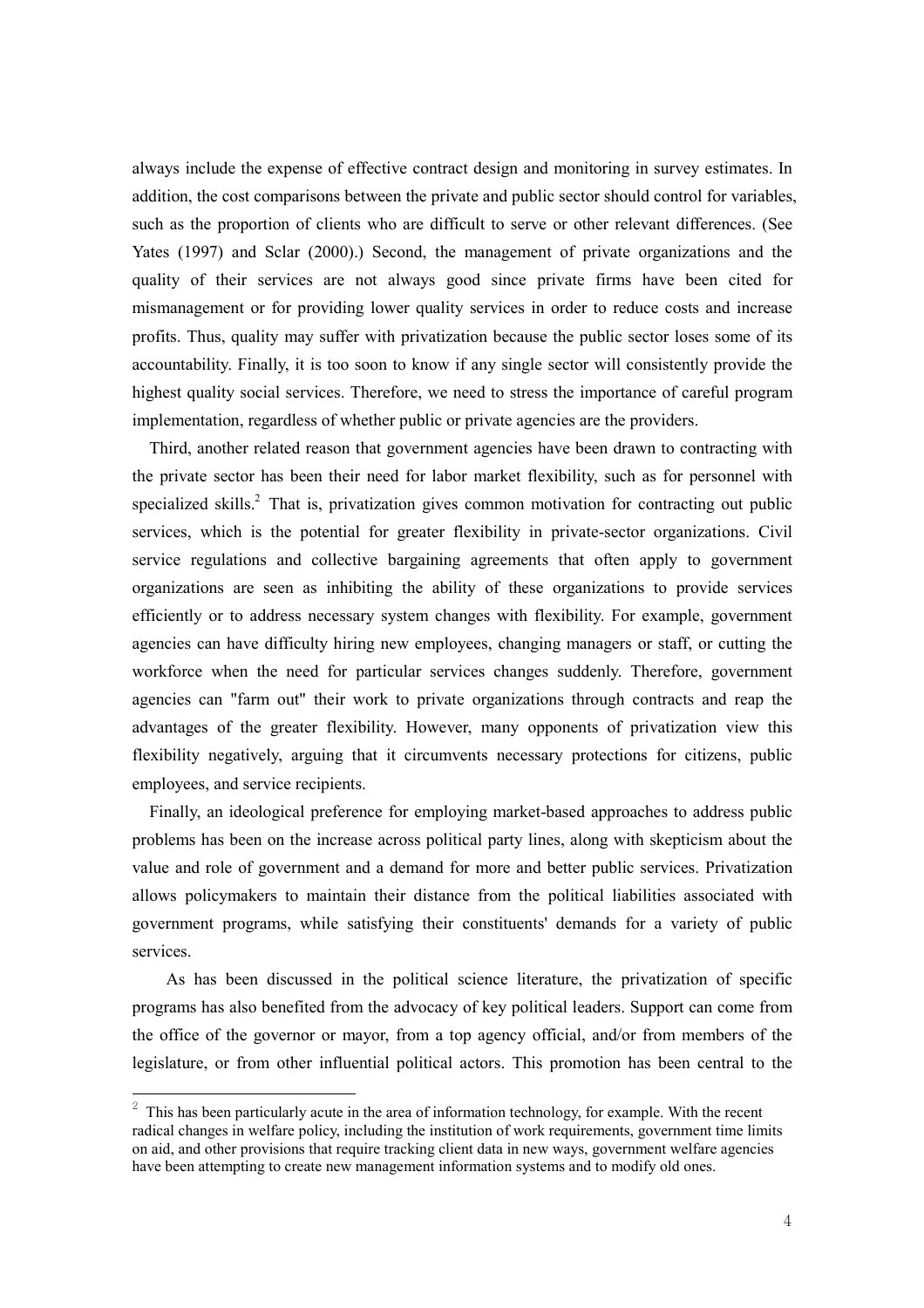ability of privatization proponents to gather broad political and operational support, to meet the demands of implementation, and to work to reduce or overcome opposition.

The political support for privatization may also lead policymakers to provide more resources for functions, if these services are seen as being provided by competent private-sector organizations rather than public organizations that have come under criticism. Private organizations or companies might also have lobbying capacity that traditional providers lack, helping to increase support and resources.

#### 3. Economic Analysis

### 3-1. Optimal Privatization Policy with Complete Information

Consider a monopoly with an inverse demand function of  $P = P(Q)$  and a constant marginal cost function of  $C = cQ$ . Then, the profit function for the monopolist and the consumer surplus are given by, respectively,

$$
\pi = P(Q)Q - cQ, \qquad (1)
$$
  
\n
$$
CS = \int_0^Q P(v)dv - P(Q)Q.
$$

The social welfare, which is defined as the simple sum of consumers' surplus and firm's profits, is given  $by<sup>3</sup>$ 

$$
W = \int_0^Q P(v)dv - cQ.
$$
 (3)

<u> 1989 - Johann Barn, mars ann an t-Amhair an t-Amhair an t-Amhair an t-Amhair an t-Amhair an t-Amhair an t-Amh</u>

There are two types of the monopolist in the following analysis: one type is a public firm, or an agency of government, which is assumed to maximize social welfare, and the other is a private firm, which maximizes its profits.<sup>4</sup> We denote the cost of public firm as  $c_0$  and that of private

 $3$  This definition follows the descriptions of De Fraja and Delbono (1989) and Lee (2006).

 $4\,$  In the mean time, these assumptions on public firm and private firm should be reexamined from the viewpoint of agency relationship. For example, Levy (1987) suggested that the objective of government should be based on the captured incentive under the political environments, and pointed out that the notion that the government is the principal and the public firm is the agent might be misleading since the government is not a single organization. Cook and Fabella (2002) considered the economic model in which the state-owned enterprise maximizes an unspecified objective function, and examined the theoretical treatment of the welfare and political economy dimensions of the choice between public ownership and privatization.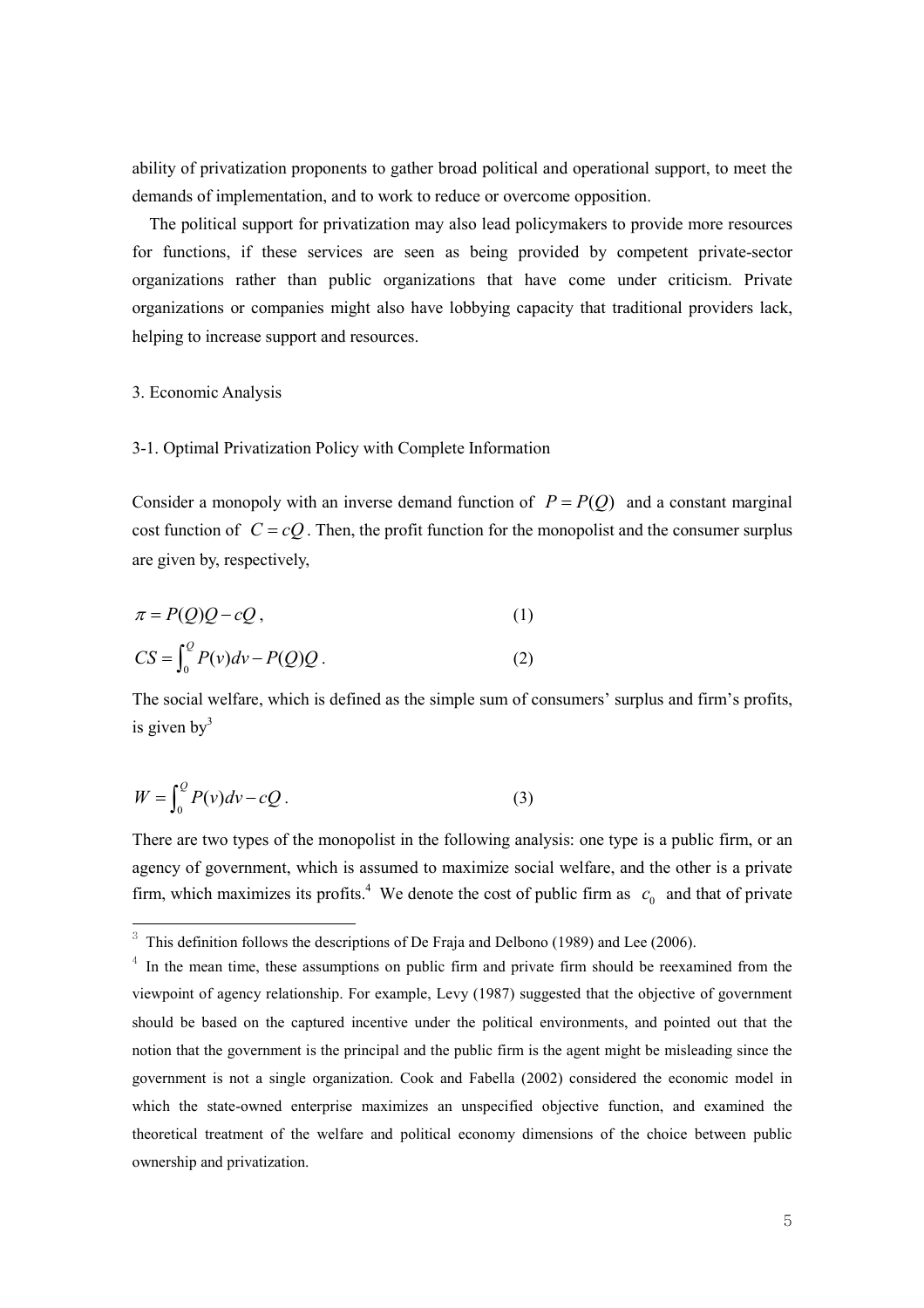firm as  $c_1$ .<sup>5</sup>

Let us now focus on the privatization policy, which is transference of property ownership from government to the private firm. Then, the monopolistic firm will maximize social welfare in (3) when it takes the form of public enterprise in pre-privatization, while it will maximize its profit in (1) in post-privatization.

Note that  $\frac{\partial Q}{\partial c} < 0$ ∂ c  $\frac{Q}{\partial c}$  < 0 and  $\frac{\partial \pi}{\partial c}$  < 0 ∂ c  $\frac{\pi}{\sigma}$  < 0 from the first-order condition of profit-maximization.<sup>6</sup> This implies that  $\frac{0.06}{2} < 0$ 1  $\frac{1}{\epsilon}$ ∂ ∂ c  $\frac{CS_1}{\sim}$  < 0 and  $\frac{\partial W_1}{\partial}$  < 0 1  $\frac{1}{\epsilon}$ ∂ ∂ c  $\frac{W_1}{W_2}$  < 0. Finally, we have  $\frac{\partial \Delta CS}{\partial \Delta}$  < 0 1  $\overline{a}$ ∂ ∂∆ c  $\frac{CS}{\leq 0}$  and  $\frac{\partial \Delta W}{\partial \rho} < 0$ 1  $\overline{a}$ ∂ ∂∆ c  $\frac{W}{m}$  < 0, where  $\Delta CS = CS(c_1) - CS(c_0)$  and  $\Delta W = W(c_1) - W(c_0)$ . Let  $c^*$  denote the cost level which makes  $\Delta W = 0$ , i.e.,  $W(c^*) = W(c_0)$ , which is assumed to be non-negative. Then we can show that  $c^* < c_0$ . This gives the conclusion that if  $c_1 > c^*$ , the privatization policy is welfaredecreasing, while if  $c_1 < c^*$ , the privatization policy is welfare-increasing. Specifically, if \*  $c_1 < c^*$ , the benefit in post-privatization, the increment of profit for the privatized firm, is greater than the loss in post-privatization, the decrement of consumer surplus.<sup>7</sup> Let us define  $P(c^*) = P^*$ ,  $Q(c^*) = Q^*$ , and  $\pi(c^*) = \pi^*$ .

<sup>6</sup> The first-order condition is  $\frac{\partial \mathcal{H}}{\partial Q} = P(Q) + P'(Q) - c = 0$ ∂  $P(Q) + P'(Q) - c$  $\overline{\varrho}$  $\frac{\pi}{2} = P(Q) + P'(Q) - c = 0$ . Then, from the assumption that profit-

maximization problem is concave, we have  $\frac{\partial \mathcal{L}}{\partial q} = -\frac{\partial \mathcal{L}}{\partial Q \partial q} / \frac{\partial \mathcal{L}}{\partial Q^2} < 0$  $\frac{2\pi}{\pi}$  /  $\frac{\partial^2 \pi}{\partial \tau}$  < ∂ ∂ ∂ ∂  $=-\frac{\partial}{\partial x}$ ∂ ∂  $c$  dQdc dQ  $\frac{Q}{\epsilon} = -\frac{\partial^2 \pi}{\partial \theta} / \frac{\partial^2 \pi}{\partial \theta^2} < 0$  since the second-order condition

is satisfied.

<sup>5</sup> It is noteworthy that the optimal privatization policy under the same cost function between private and public firms is to keep the status quo since public firm will always maximize the social welfare. Therefore, assuming cost efficiency gap between private and public firms, i.e.,  $c_0 \ge c_1$ , will give interior solutions and reasonable decision on the optimal privatization policy. The efficiency gap implies that in the agency relationships the principal and the agent will incur positive monitoring costs, and in addition there will some divergence between the agent's decisions and those decisions, which would maximize the welfare of the principal. For example, in the regulatory economics literature, the managerial inefficiency is defined as "waste'' and "abuse'' in Sappington (1980), Laffont and Tirole (1993), and Laffont and Martimort (2002).

<sup>&</sup>lt;sup>7</sup> On the other hand, let  $c^{**}$  denote the cost level which makes  $\Delta CS = 0$  (or  $\Delta Q = \Delta P = 0$ ). Then, we find that  $c^* > c^{**}$ . Then, if  $c_1 < c^{**}$ , privatization policy increases consumer surplus, or Paretoimproving to both consumers and privatized firm, i.e.,  $\Delta W = \Delta CS + \pi_1 > 0$  since  $\Delta CS > 0$  and  $\pi_1 > 0$ . However, if  $c^{**} \le 0$ , privatization policy always reduces consumer surplus.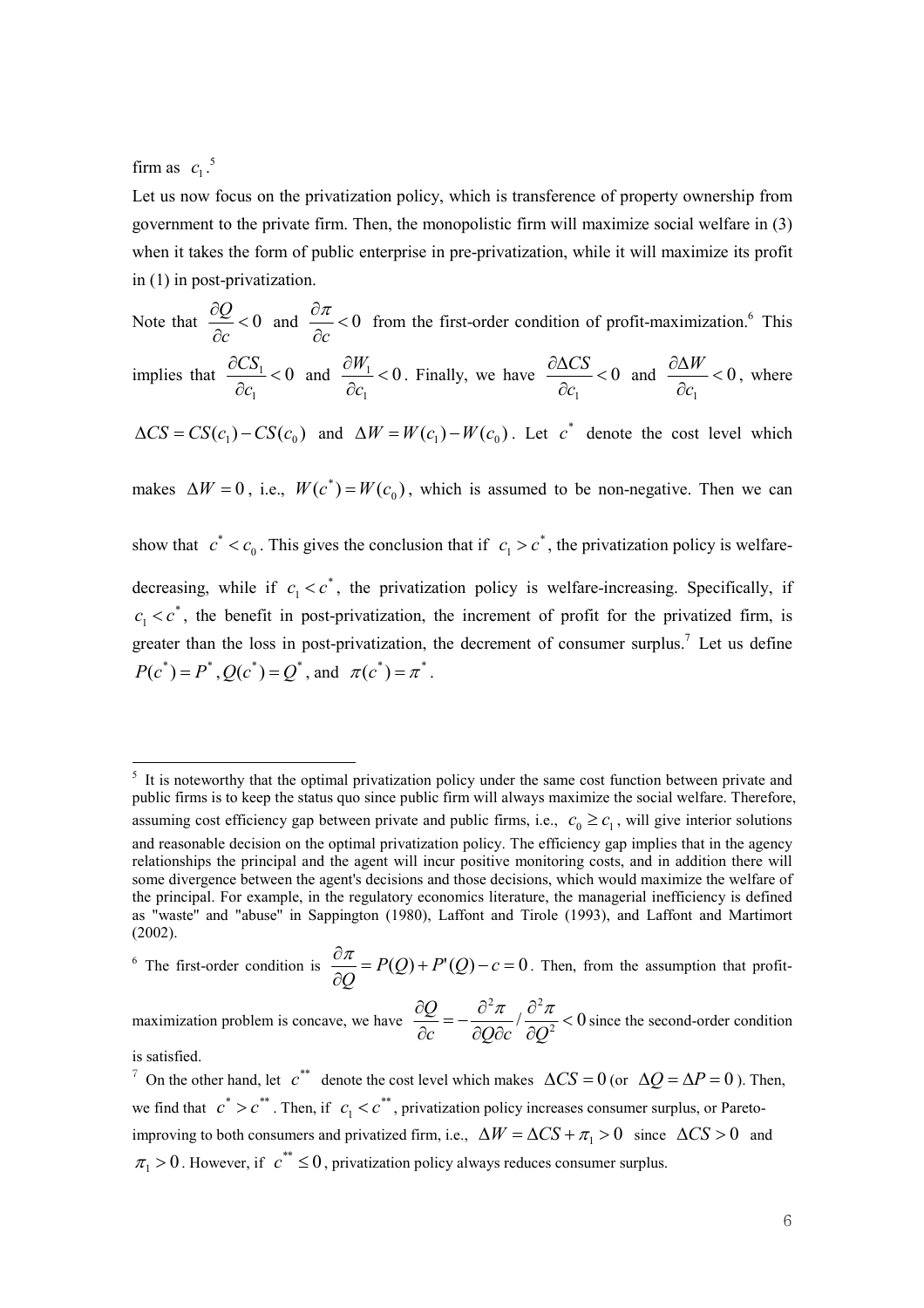

[Figure 1] Optimal Privatization Policy with complete Information

The optimal privatization policy under complete information is shown in Figure 1, where  $R_0 = \{0 \leq c_1 \leq c^*\}\$ is for privatization and  $R_1 = \{c^* \leq c_1 \leq c_0\}$ is for status quo. Therefore, the welfare in post-privatization increases only if the cost efficiency of privatized firm is sufficiently high.<sup>8</sup>

## 3-2. Optimal Privatization Policy with Incomplete Information

We now consider the case where the cost level of the privatized firm is private information and thus, is not exactly observed by the government. The government knows only that  $c_1$  is nonnegative and can calculate  $c^*$ , which is the threshold level of privatization.<sup>9</sup> Then, we will provide privatization policy that is socially optimal when there is a private information on the cost level.

<sup>&</sup>lt;sup>8</sup> As a literature in the optimal decision on privatization, De Fraja and Delbono (1989) considered an increasing cost function and shown that there is a trade-off in privatization and nationalization. Furthermore, De Fraja (1991) considered the X-inefficiency in the less-production case and also shown that there is a trade-off in the process of privatization. Matsumura (1998) considered optimal partial privatization under oligopoly market while Lee and Hwang (2003) extended into monopoly market, which balances the trade-off on privatization.

 $\beta$  If the private information is public, then government can decide its optimal policy, depending on the values of  $c_1$  and  $c^*$ .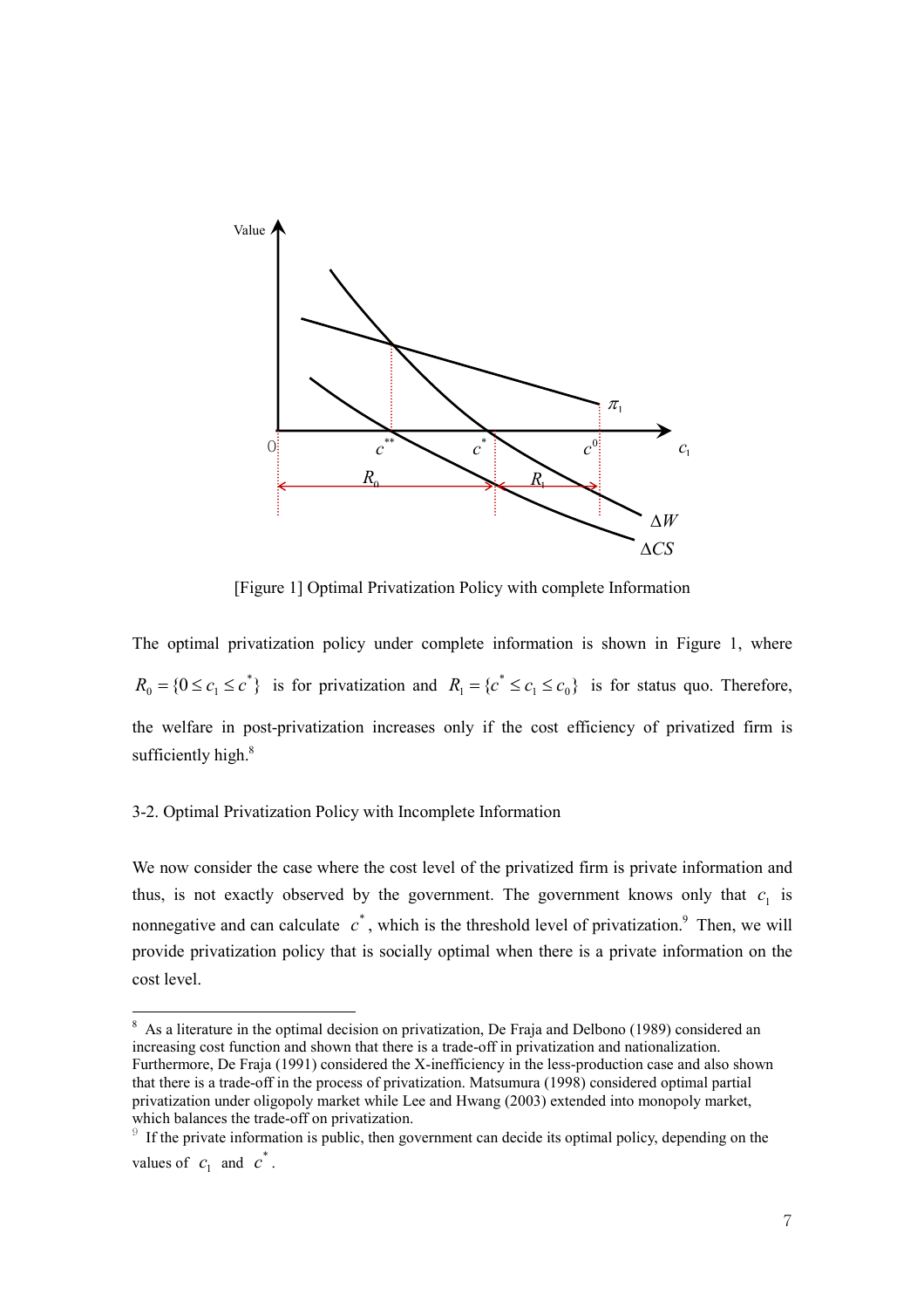We model the set of policies as follows: The government chooses  $m = 0$ , which implies privatization policy, or  $m = 1$ , which implies maintaining the public firm as a status quo. When the government implements privatization policy, it can impose a lump-sum tax to the privatized firm with zero social cost. The optimal policy has a decentralized form: the government offers the privatized firm the choice between implementing or dropping privatization policy; if privatization policy is implemented, the privatized firm transfers a lump-sum tax to the government. It represents that we consider the optimal privatization policies by formulating the problem as a mechanism design, in which we can use the revelation principle of the truth-telling mechanism. That is, the privatized firm reports its private information of  $c_1, \hat{c}_1$ , and as a function of the report, the government imposes a tax  $t(\hat{c}_1)$  and policy  $m(\hat{c}_1)$ , which is 0 or 1. Specifically, we will provide the optimal mechanism, in which the government chooses the following combinations of a lump-sum tax and privatization policy:

For any  $\hat{c}_1 \leq c^*$ ,  $t = t^* = \pi^* = \pi(c^*) = (P^* - c^*)Q^*$  and  $m = 0$ , and for any  $\hat{c}_1 > c^*$ ,  $t = 0$  and  $m = 1$ .

Proposition 1. The proposed optimal policy with incomplete information achieves the efficient decision under complete information.

[Proof] First, for a given report of  $\hat{c}_1$ , the net profit of the privatized firm is \* 1  $v_1/v_1$  $\pi(\hat{c}_1, c_1) = \pi(c_1) - \pi(c^*) = (P_1 - c_1)Q_1 - \pi^*$  if  $\hat{c}_1 \leq c^*$ ,  $\pi(\hat{c}_1, c_1) = 0$  if  $\hat{c}_1 > c^*$ 

First, when  $c_1 \leq c^*$ , the firm has no incentive to report  $\hat{c}_1 > c^*$ . If so, the government chooses  $m = 1$  and the privatization policy will be dropped, which yields zero profit. But, the firm can earn more profits from reporting  $\hat{c}_1 \leq c^*$ .

Second, when  $c_1 > c^*$ , the firm has no incentive to report  $\hat{c}_1 \leq c^*$ . If so, the government chooses  $m = 0$  and the privatization policy will be fulfilled, which yields negative net profit to the privatized firm. That is,  $\pi(\hat{c}_1; c_1) = \pi(c_1) - \pi(c^*) < 0$  since  $\frac{\partial \hat{a}_1}{\partial \hat{b}_1} < 0$ 1  $\frac{1}{\epsilon}$ ∂ ∂ c  $\frac{\pi_1}{\pi}$  < 0. But, the firm can earn zero profit from reporting  $\hat{c}_1 > c^*$ . q.e.d.

We check the optimality of the mechanism on privatization policy. First, for any  $c_1$ ,  $\pi(\hat{c}_1, c_1) \ge 0$ , which guarantees that the privatized firm is no worse off than the status quo,  $m = 1$ . That is, it satisfies the IR (Individual Rationality) constraint.

Second, it also satisfies the IC (Incentive Compatibility) constraint since the privatized firm has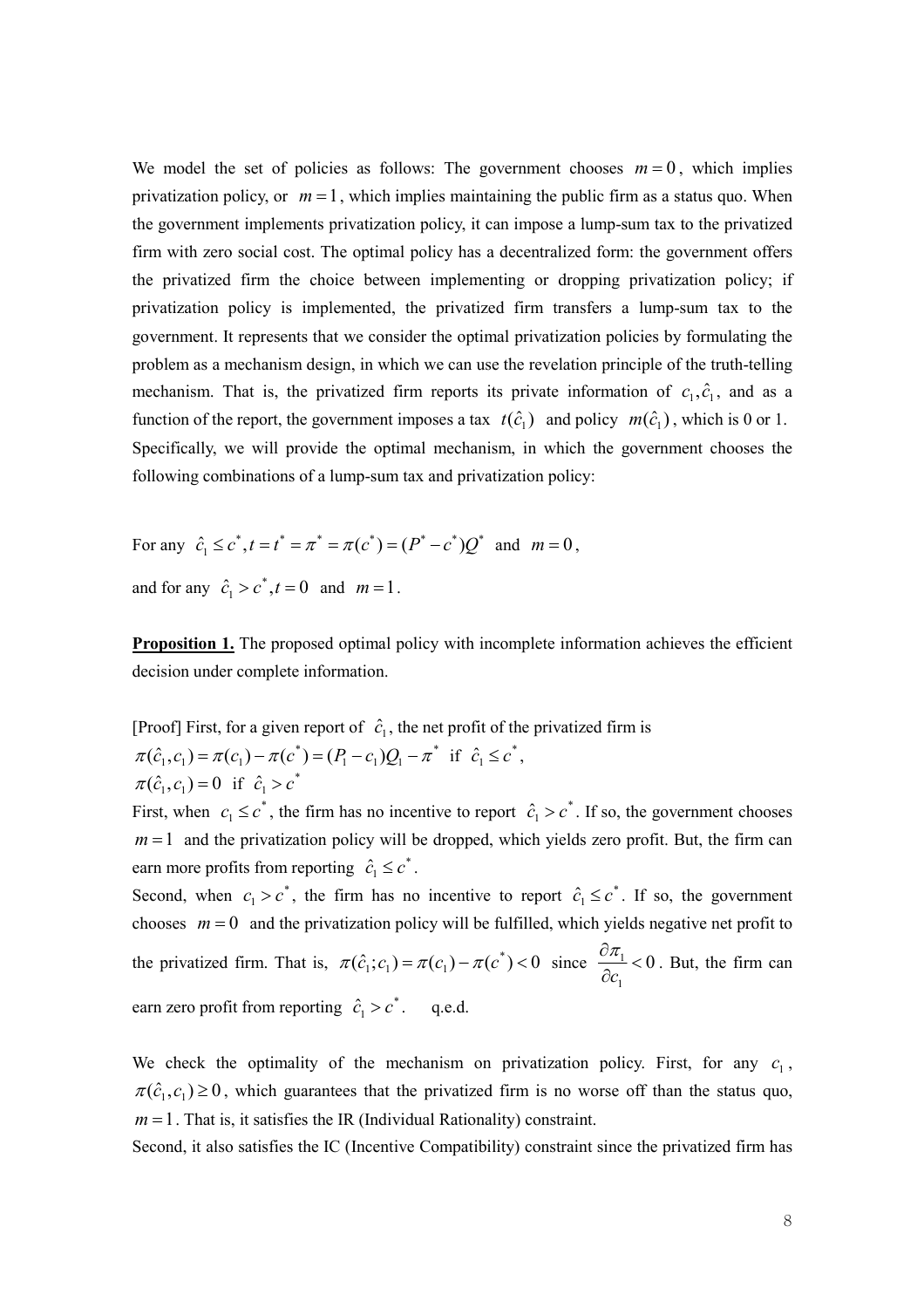no incentive to report false cost level, which belongs to other decision region; truth-telling property.<sup>10</sup>

Finally, the proposed mechanism gives government optimal decision on privatization policy, which increases social welfare. In addition, since lump-sum tax is neutral transfer between the privatized firm and consumers, the mechanism achieves the same welfare level with complete information.

**Proposition 2.** The proposed optimal policy is a unique incentive mechanism, which maximizes tax revenue under incomplete information.

[Proof] First, we can show that the optimal tax is constant in each policy range. If not, the firm has an incentive to misreport the cost level which can lower tax level under same m. Hence, the amount to be taxed must be equal in each policy range. Second, tax level under m =1 should be equal zero, as far as the privatized firm earns an economic normal profit in the market. Otherwise, it can not satisfy the IR constraint. Finally, tax level under m=0 should be equal to  $\pi(c^*) = \pi^*$ , which is the maximized tax level when  $c_1 = c^*$ . For example, if tax level is greater than  $\pi^*$ , it will violate IR constraint. Furthermore, if tax level is lower than  $\pi^*$ ,

government can increase tax level without the violation of IR constraint. q.e.d.

We now review the properties of optimal mechanism under asymmetric information. First, for the discrete choice on m, there is a threshold where the optimal policy choice divides the range of  $c_1$  with the privatization range  $R_0$  and status quo range  $R_1$ . In particular,  $m = 0$  when \*  $c_1 \leq c^*$ , and  $m=1$  when  $c_1 > c^*$ . That is, the privatization range is for the low values of  $c_1$ and status quo range is for the high values of  $c<sub>1</sub>$ . Therefore, the optimal policy choice of privatization  $m(c_1)$  is non-decreasing in  $c_1$ .

Second, the optimal tax is lump-sum and thus, is non-discriminatory whenever the policy choice is constant. In particular, the amount of lump-sum tax in the privatization range is exactly equal to the profit level when  $c_1 = c^*$ . (Note: if the tax rate is discriminatory, however, the firm has an incentive to over-report on  $c_1$  to earn higher profit under the same policy range of privatization,  $m = 0$ .) Therefore, since  $\frac{\partial n}{\partial s} < 0$ ,  $\pi(c_1, c_1) > 0$ 1  $< 0, \pi(c_1, c_1) >$ ∂ ∂  $c_{1}^{\dagger}, c$  $\frac{\pi}{c_1} < 0, \pi(c_1, c_1) > 0$  when  $c_1 < c^*$ . That is, truthtelling gives positive profits when  $c_1 < c^*$ ; there is informational rent for the efficient cost level

<u> 1989 - Johann Barn, mars ann an t-Amhair an t-Amhair an t-Amhair an t-Amhair an t-Amhair an t-Amhair an t-Amh</u>

<sup>&</sup>lt;sup>10</sup> Actually, the firm has no incentive to report  $\hat{c}_1 \neq c_1$  since the false report wouldn't increase its profit level of zero.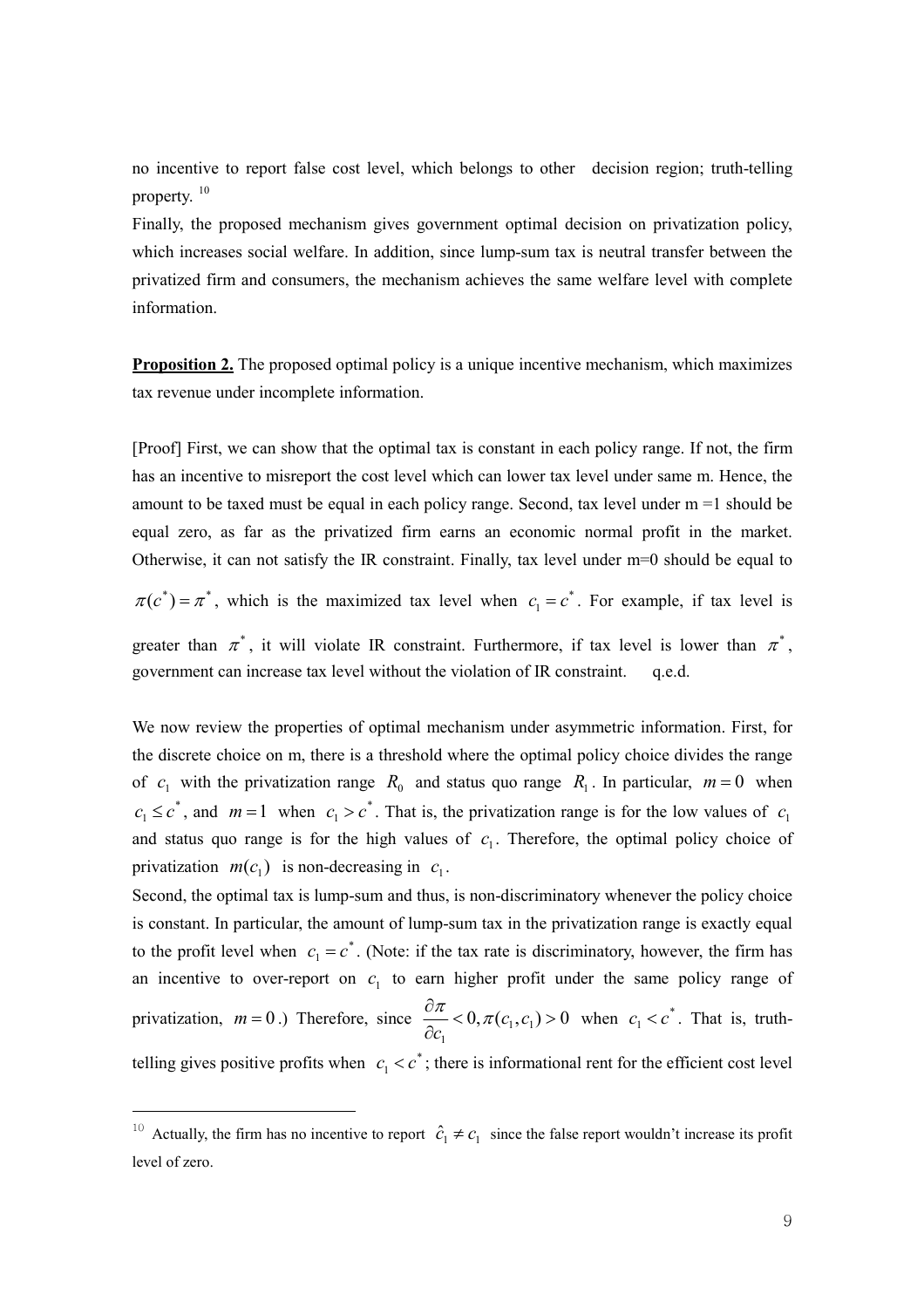level of cost.

Finally, there is a dichotomy between decision on privatization policy and decision on production level of the privatized firm. That is, the optimal mechanism on privatization policy does not control the output level of the privatized firm. It recalls another option for output regulation in post privatization. $^{11}$ 

Figure 2 illustrates the optimal policy where privatization range  $(m=0)$  is for  $c_1 \leq c^*$  and stats quo range  $(m=1)$  is for  $c_1 > c^*$ . It shows that that the proposed optimal mechanism under asymmetric information is not distortionary policy.



[Figure 2] Optimal Privatization Policy with Incomplete Information

# 3-3. Distortionary Privatization Policy with Incomplete Information

We will consider the case of budget problem of privatization policy and show that the optimal privatization policy is distortionary when there is outside budget problem in privatization. This happens when the optimal policy trades off the cost of increasing tax revenue for compensation versus the deadweight loss generated by the distortionary policy. In particular, when government considers not only the welfare improvement but also the welfare loss from privatization, the optimal policy should balance the interest of them. For example, government

<sup>&</sup>lt;sup>11</sup> See, for example, Sappington and Sibley (1988), and Kim and Lee (1995) for optimal regulation on the output of private firm with asymmetric information.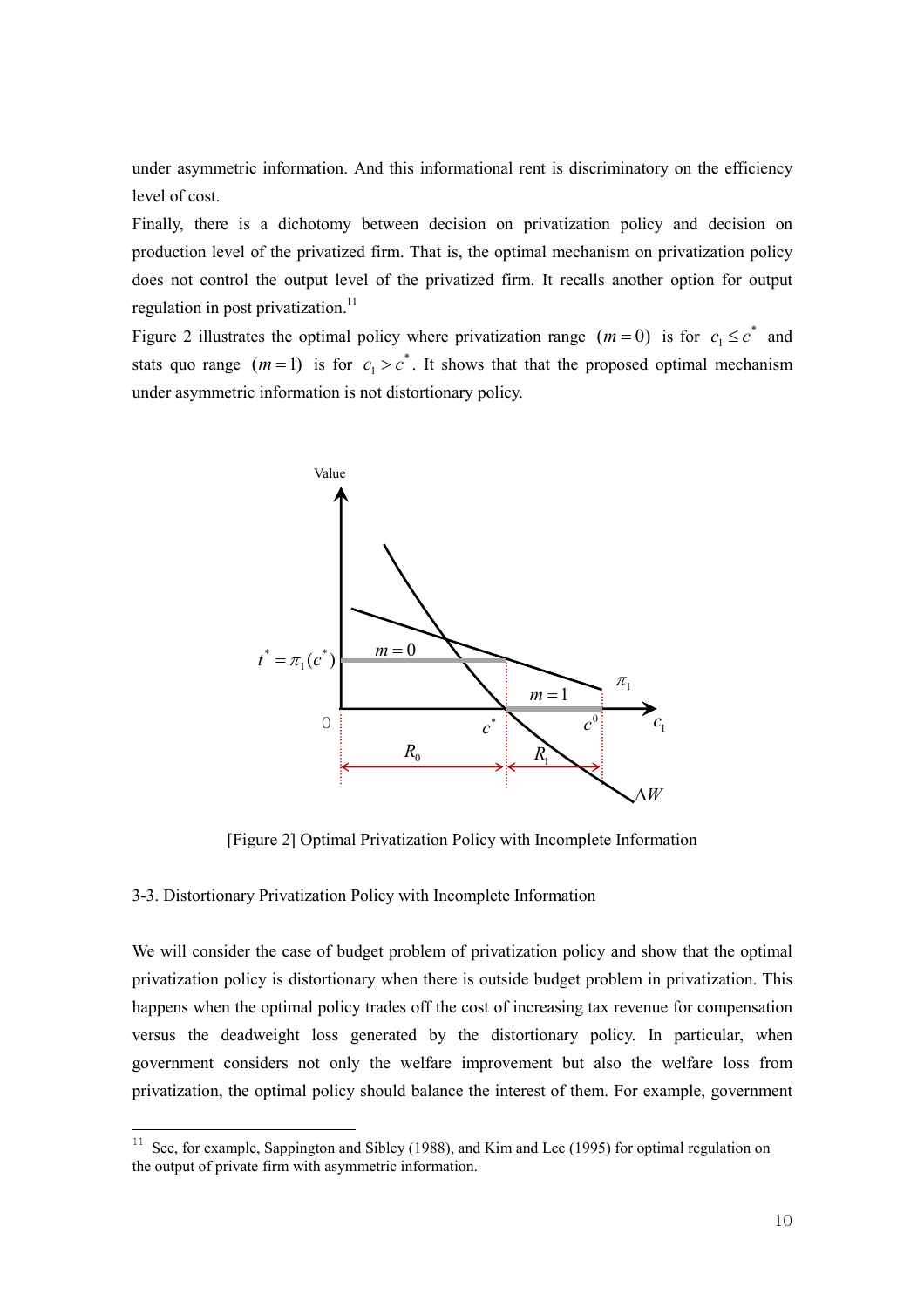might consider the political resistance from the interest groups such as labor unions, who care about their job security after privatization, or consumers, who care about the price and quality of service after privatization. In addition, there is a transaction cost of privatization policy for management agency.

For the concrete analysis, let the valuation of losses L, which is fixed and constant. Then, the budget constraint of privatization policy with the proposed mechanism design will be  $L - t^*$ , which is assumed to be positive.<sup>12</sup>



[Figure 3] Distortionary Privatization Policy with Incomplete Information

We will consider the two cases of budget resources. The first is self-budgeted case, in which government should compensate the losses of privatization from the tax revenue of privatization. Then, it's easy to find the threshold cost level,  $c^L$ , from  $\pi(c^L) = (P_1 - c^L)Q_1 - L = 0$ . Since  $\boldsymbol{0}$ 1  $\overline{\phantom{a}}$ ∂ ∂ c  $\frac{\pi}{c}$  < 0, we have  $c^2 < c^*$ , which increases tax amount greater than  $t^*$ . Figure 3 illustrates the

distortionary decision on privatization policy with self-budget problem when  $L > t^*$ , where the threshold can be found by moving the welfare curve to the left, which satisfies  $\pi(c^L) = L$ .

The second case is outside fund case, in which the government might use the outside fund with the shadow price of  $\lambda$ . Then, government should take the trades-off between the welfare loss from distorting optimal policy and the cost of outside fund into consideration on its objectives.

<u> 1989 - Johann Barn, mars ann an t-Amhair an t-Amhair an t-Amhair an t-Amhair an t-Amhair an t-Amhair an t-Amh</u>

<sup>&</sup>lt;sup>12</sup> We know that if  $L \leq t^*$ , we can achieve the optimal decision on privatization policy without budget problem.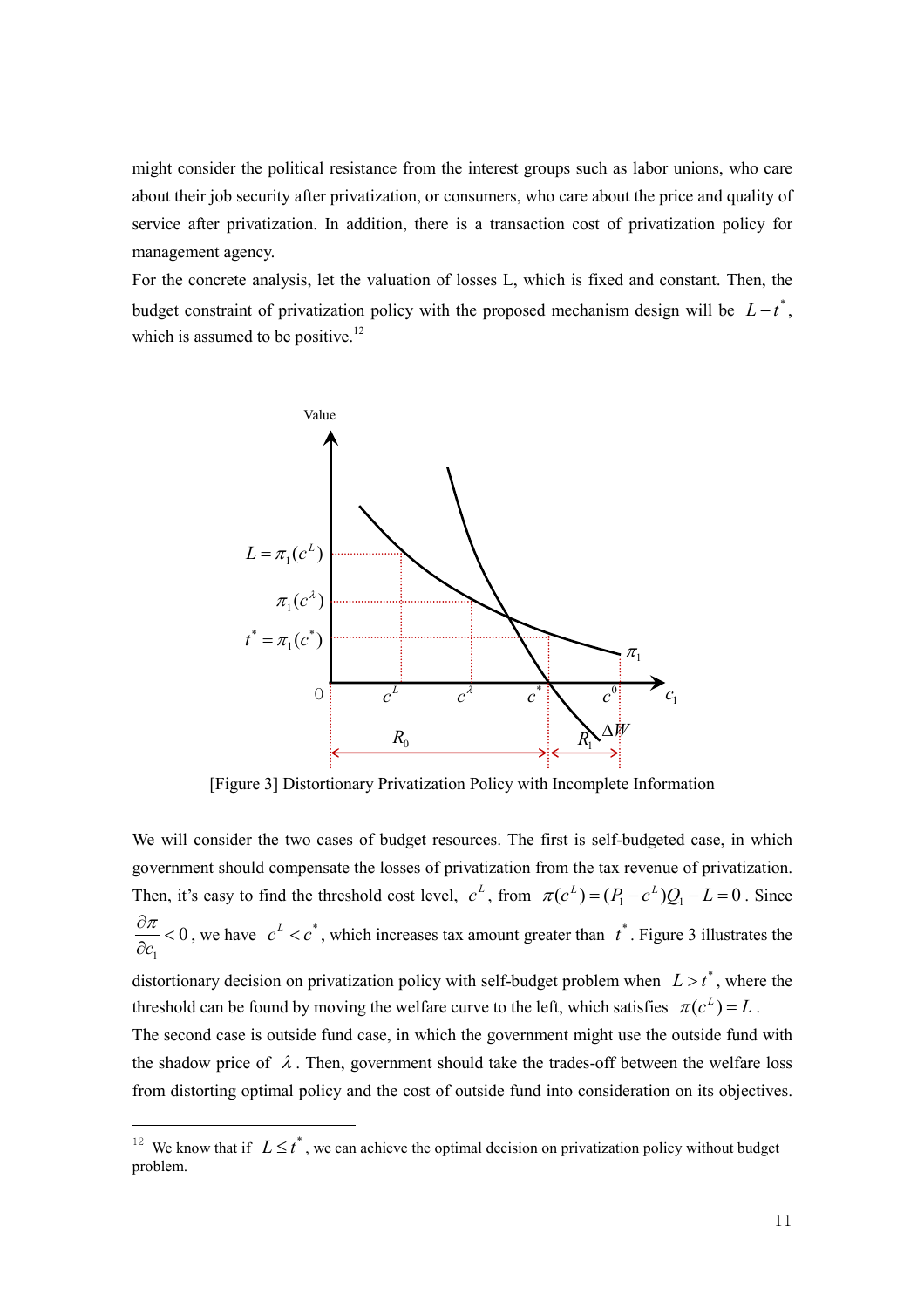In balancing the marginal cost of welfare loss, the government takes the probability in  $c_1$  into its consideration, where  $c_1$  is assumed to be drawn from the cumulative distribution  $F(c_1)$ , where  $c_1 \in [0, c]$ , which is differentiable and has a density function  $f(c_1)$ .

Finally, we can define the welfare loss as the sum of expected welfare loss of distortion from the optimal decision on privatization and the cost of outside fund.

$$
WL = F(c^* - c^{\lambda})[W(c^{\lambda}) - W(c^*)] + \lambda(L - t(c^{\lambda}))
$$
\n(4)

where  $c^{\lambda}$  is the choice of threshold. The first part in (4) represents the expected welfare loss from changing threshold for decision on privatization policy, i.e., moving the threshold from  $c^*$  to  $c^{\lambda}$ , and the second part represents the social cost of the insufficient tax revenue, which should come from outside transfer. Note that if  $\lambda = 0, c^{\lambda} = c^*$ , which gives no welfare loss. Then, the first-order condition for  $c^{\lambda}$  is<sup>13</sup>

$$
\frac{\partial WL}{\partial c^{\lambda}} = -f(c^* - c^{\lambda})[W(c^{\lambda}) - W(c^*)] + F(c^* - c^{\lambda})W'(c^{\lambda}) - \lambda t'(c^{\lambda}) = 0
$$
\n(5)

The left hand side in (5) represents marginal cost of distorting choice or welfare-reducing effect from optimal decision on privatization, i.e., moving the threshold from  $c^*$  to  $c^{\lambda}$ . And the right hand side in (5) represents marginal benefit of distorting choice or welfare-increasing effect from saving informational rent, i.e., reducing outside fund. Therefore, there is a tension that compensating through fund transfer generates an informational rent, and that rent distorts the optimal policy away from such transfers. There will be again a threshold compensation level  $c^{\lambda}$ : if the cost of privatized firm is low enough, the privatization is fulfilled, and a transfer for losses is made. However, insufficient cost efficiency of privatized firm might result in bringing about the distortionary policy. In Figure 3, any cost level between  $c^*$  and  $c^{\lambda}$  indicates the region of distortionary privatization policy with outside funds.

Proposition 3. There exists distortionary policy when the optimal policy with incomplete information is to maintain the public firm even though it could not happen with complete information.

$$
-f''[W(c^{\lambda})-W(c^*)]-2f(c^*-c^{\lambda})W'(c^{\lambda})+F(c^*-c^{\lambda})W''(c^{\lambda})-\lambda t''(c^{\lambda})>0.
$$

<sup>13</sup>  For this calculation, we assume that this minimization problem is convex and thus the second-order condition is satisfied, i.e.,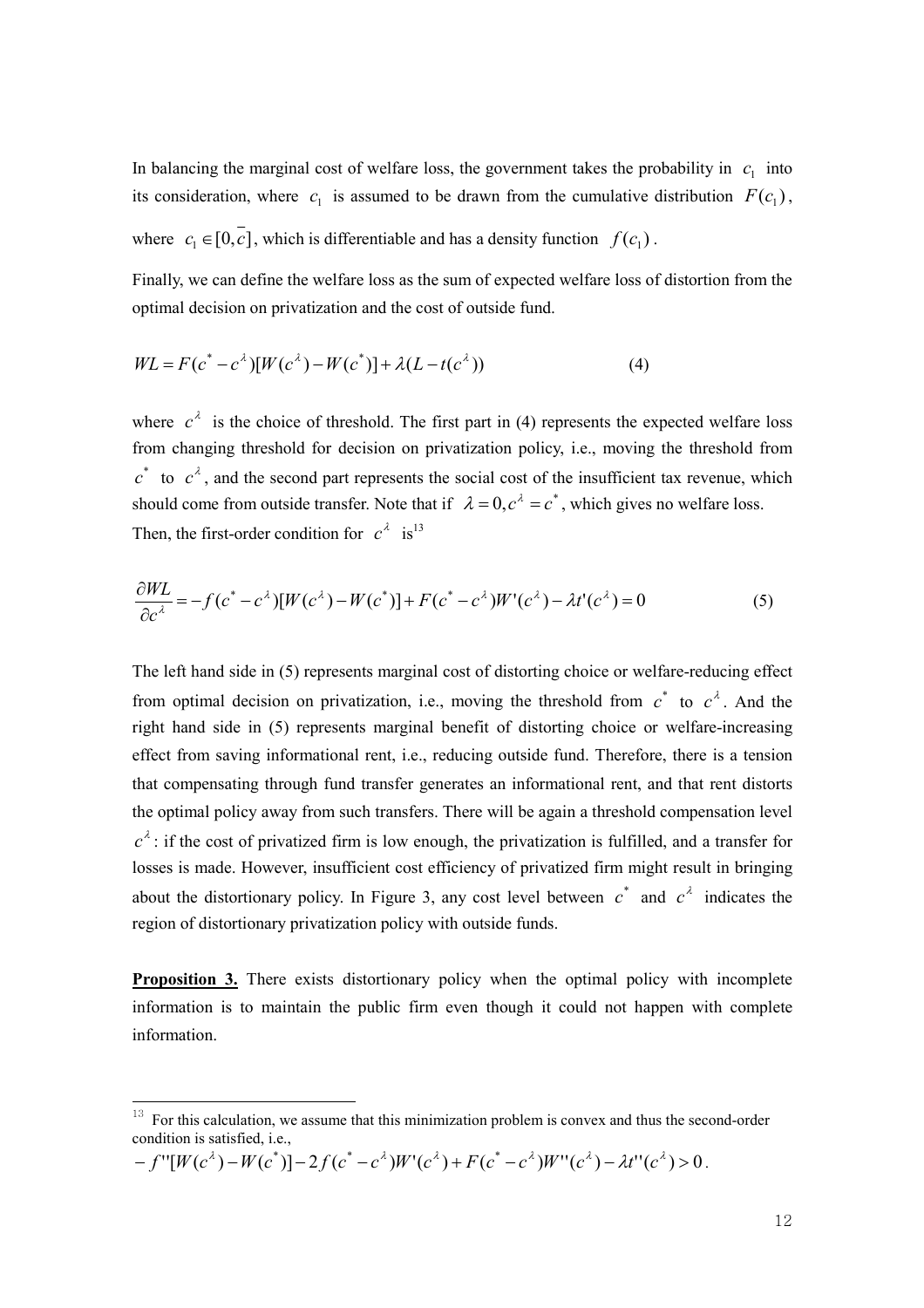$c^{\lambda}$ , is decreasing in  $\lambda$ .<sup>14</sup> For example, if  $\lambda = 0$ ,  $\frac{\partial W}{\partial c^{\lambda}}$  < 0 ∂  $c^{\lambda}$  $\frac{WIL}{\partial c^{\lambda}} < 0$  and thus  $c^{\lambda} = c^*$ , and if  $\lambda$  goes to infinity,  $\frac{\partial WIL}{\partial c^{\lambda}} > 0$ ∂  $c^{\lambda}$  $\frac{WL}{2} > 0$  and thus  $c^{\lambda} = c^{L}$ , which satisfies the budget constraint, L.

**Proposition 4.**  $c^L \leq c^{\lambda} \leq c^*$ 

3-4. Summary of Optimal Privatization Policy with an Example

Now, we will summarize optimal privatization policy with the budget constraint of  $L$ .

(i) If  $L \leq \pi^*$ , for any  $\hat{c}_1 \leq c^*$ ,  $t = \pi^*$  and  $m = 0$ , for any  $\hat{c}_1 > c^*$ ,  $t = 0$  and  $m = 1$ , where  $c^*$  is chosen at  $\Delta W(c^*) = 0$ .

(ii) If  $L > \pi^*$  and self-budgeted case, for any  $\hat{c}_1 \leq c^L, t = \pi(c^L)$  $\hat{c}_1 \leq c^L$ ,  $t = \pi(c^L)$  and  $m = 0$ , for any  $\hat{c}_1 > c^L$ ,  $t = 0$  and  $m = 1$ , where  $c^L$  is chosen at  $L = \pi(c^L)$ .

(iii) If  $L > \pi^*$  and outside fund with social cost  $\lambda$ , for any  $\hat{c}_1 \leq c^{\lambda}$ ,  $t = \pi(c^{\lambda})$  and  $m = 0$ , for any  $\hat{c}_1 > c^{\lambda}$ ,  $t = 0$  and  $m = 1$ , where  $c^{\lambda}$  is chosen at  $-f(c^* - c^{\lambda})[W(c^{\lambda}) - W(c^*)] + F(c^* - c^{\lambda})W'(c^{\lambda}) - \lambda t'(c^{\lambda}) = 0.$ 

Example: linear demand and uniform distribution on  $c_1$ .

<u> 1989 - Johann Barn, mars ann an t-Amhair an t-Amhair an t-Amhair an t-Amhair an t-Amhair an t-Amhair an t-Amh</u>

It is noteworthy that the threshold cost level,  $c^4$ , is decreasing in  $\lambda$ .<sup>2</sup> for example, if  $\lambda = 0$ <br>  $\frac{\partial HT}{\partial c^4} < 0$  and thus  $c^2 - c^2$ , and if  $\lambda$  goes to infinity,  $\frac{\partial HT}{\partial c^4} > 0$  and thus  $c^2 - c^2$ , which<br> Consider a monopoly facing a linear inverse demand function of  $P(Q) = a - bQ$ . With some simple calculations, the welfare-maximizing output of the public firm is determined at  $P(Q) = c_0$  or  $Q_0 = \frac{a-c}{l}$ b  $=\frac{a-c}{l}$ , which gives the social welfare b  $W_0 = CS_0 = \frac{(a-c)}{24}$ 2  $(a - c_0)^2$  $C_0 = CS_0 = \frac{(u - c_0)}{2h}$  $=CS_0 = \frac{(a-c_0)^2}{2l}$  since  $\pi_0 = 0$ . Again, profit-maximizing output of the privatized firm is determined at  $P(Q) - bQ = c_1$  or  $Q_1 = \frac{a^2}{2}$  $Q_1 = \frac{a-c}{2l}$ b  $=\frac{a-c}{2l}$ , and thus, 2  $P_1 = \frac{(a+c_1)}{2}$  $P_1 = \frac{(a+c)}{2}$  $=\frac{(a+c_1)}{2}$  . Then,

<sup>&</sup>lt;sup>14</sup> From the implicit function theorem, we can show that  $\frac{OC}{\partial \lambda} < 0$ ∂ λ  $\frac{c^{\lambda}}{c}$  < 0 if the second-order condition for minimization is satisfied.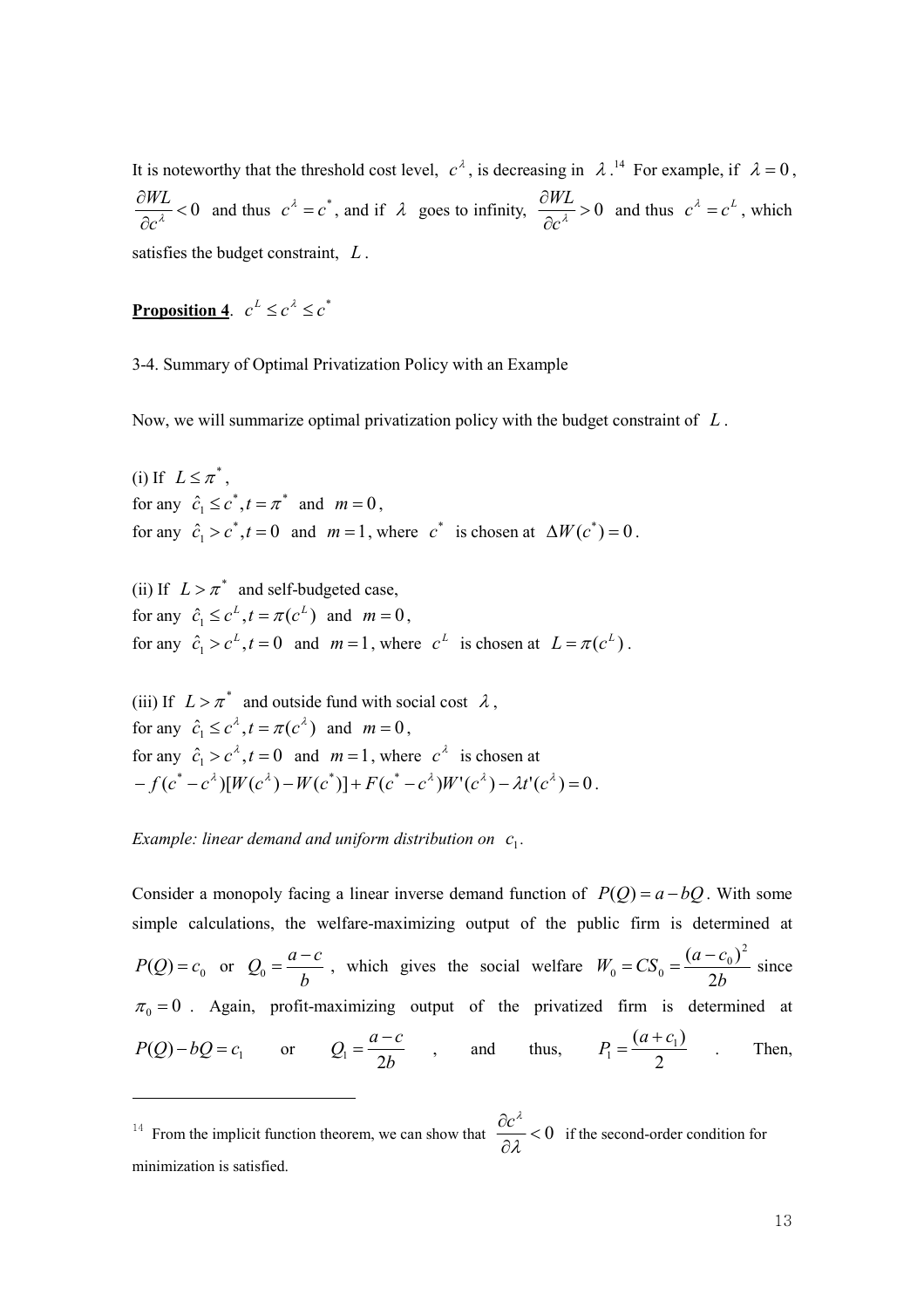$$
CS_1 = \frac{(a-c_1)^2}{8b}, \pi_1 = \frac{(a-c_1)^2}{4b}, \text{ and } W_1 = \frac{3(a-c_1)^2}{8b} \text{ Therefore, from } \Delta W = W_1 - W_0 = \frac{(3(a-c_1)^2 - 4(a-c_0)^2)}{8b}, \text{ we can find that } c^* = 2\sqrt{3} \frac{c_0}{3} - \frac{2\sqrt{3} - 3}{3} \frac{a}{3},
$$
  
which is assumed to be non-negative. Then, we have the following results:  
 $Q^* = Q_1(c^*) = \frac{(a-c^*)}{2b} \text{ and } P^* = P(Q^*) = \frac{(a+c^*)}{2}$ .  
Next, more specifically, we consider  $a = 2$ ,  $b = c_0 = 1$ , and uniform distribution on  $c_1$ , i.e.,  
 $f(c_1) \sim U[0, c_0]$ . Then,  $f(c_1) = \frac{1}{c_0}$  and  $F(c_1) = \frac{c_1}{c_0}$ . Then,  $W_0 = \frac{1}{2}, W_1 = \frac{3(2-c_1)^2}{8}$ , and  
 $\Delta W = \frac{(3(2-c_1)^2 - 4)}{8}$ . Therefore,  $c^* = 0.845$  and  $t = \pi(c^*) = \frac{1}{3}$ . Finally, we can find the  
relations between  $\lambda$  and  $c^{\lambda}$  from the optimal decision in (5), which can be rewritten as,  
specifically,  $(2-c^{\lambda})(9c^{\lambda} - 11.07 + 4\lambda) + 4 = 0$ .  
 $c^* = 0.845$   
 $0.367$   
 $0.367$   
 $L = \frac{1}{2}$   
 $c^* = 0.845$   
Figure 4) The relations between  $\lambda$  and  $c^{\lambda}$ .  
Figure 4) The relations between  $\lambda$  and  $c^{\lambda}$ , depending  
upon the size of losses *L*, for the optimal privatization policy under incomplete information.  
When the loss is sufficiently small, for example, if  $L \le \frac{1}{3}$ , the optimal threshold is constant at  
 $c^*$  since lump-sum tax  $t^*$  can cover this losses, and thus there is no distortion. However, in  
general, when the optimal tax is not sufficient, there is distortionary decision on privatization  
policy.

relations between  $\lambda$  and  $c^{\lambda}$  from the optimal decision in (5), which can be rewritten as, specifically,  $(2 - c^{\lambda})(9c^{\lambda} - 11.07 + 4\lambda) + 4 = 0$ .



[Figure 4] The relations between  $\lambda$  and  $c^{\lambda}$ 

Figure 4 illustrates some simulation results on the relation between  $\lambda$  and  $c^{\lambda}$ , depending upon the size of losses  $L$ , for the optimal privatization policy under incomplete information. When the loss is sufficiently small, for example, if 3  $L \leq \frac{1}{2}$ , the optimal threshold is constant at  $c^*$  since lump-sum tax  $t^*$  can cover this losses, and thus there is no distortion. However, in general, when the optimal tax is not sufficient, there is distortionary decision on privatization policy. For example, if we let 3  $,\pi_1(c^L) = \frac{2}{3}$ 3  $L = \frac{2}{2}$ ,  $\pi_1(c^L) = \frac{2}{3}$ , and  $c^L = 0.367$ . And if the outside fund is available,  $c^{\lambda}$  is in between  $c^*$  and  $c^L$ . That is, if  $\lambda = 0, c^{\lambda} = 0.845 = c^*$  while if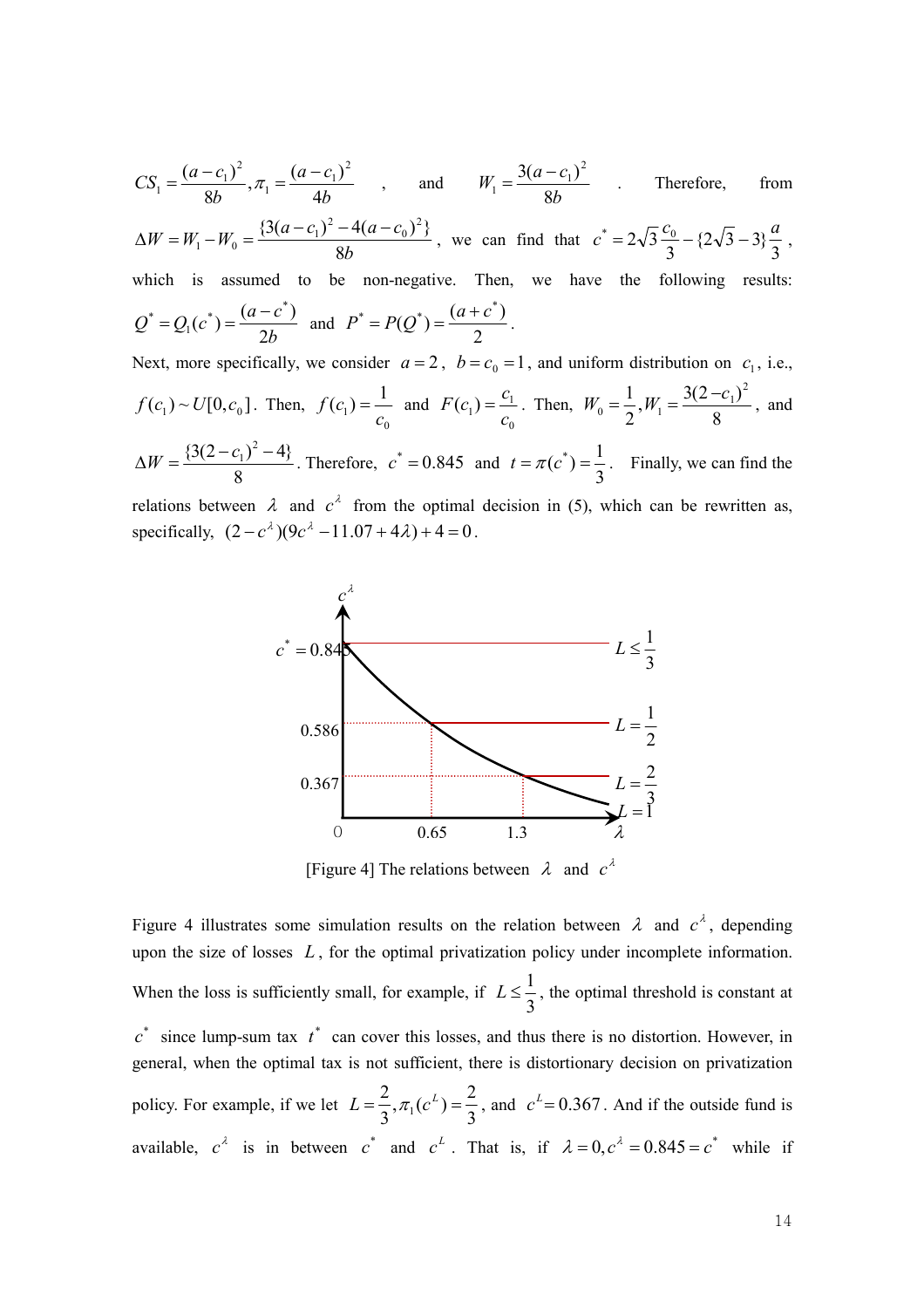$\lambda = 1.33, c^{\lambda} = 0.367 = c^{L}$ . Again, if  $\lambda = 0.1, c^{\lambda} = 0.812, t = \pi_1(c^{\lambda}) = 0.353, L - t = 0.314$ . Figure 4 also shows the other combinations of  $c^{\lambda}$  and  $\lambda$ , depending upon the size of L, where  $0 \le L \le 1$ .

## 4. Conclusion

This paper provides the optimal decisions on privatization policy under asymmetric information where the government is not able to observe the post privatization cost function of privatized firm. We propose the incentive compatible lump-sum tax mechanism, which gives the optimal decision on privatization policy. First, we show that the optimal tax mechanism is nondiscriminatory on the cost of privatized firm ex post and the optimal decision on privatization is independent of asymmetric information. Next, we provide the optimal privatization policy when the government faces insufficient tax-revenue or regulatory budget problem, which should be used for compensating the value of losers or interest groups from the benefits of privatization. We then show that informationally efficient mechanism will generate distortionary decision on privatization policy to increase tax revenue under asymmetric information which can reduce the informational rent of private firm.

The mechanism design problem analyzed in this paper is static Bayesian game in that the government has the ability to commit to a policy as a function of the cost of privatized firm. The problem in dynamic Bayesian game is that once the cost is revealed, the government prefers to use this information to increase welfare ex post privatization since there might be monopoly power in the market. (For the incentive regulation in a dynamic setting, see Sappington and Sibley (1988) for monopoly, and Kim and Lee (1995) for oligopoly.) Another challenging issue is to consider a private information about the welfare loss especially when the incomplete information on welfare loss is associated with the distortionary policy. Finally, the issue of partial privatization in a mixed market is also highly important in an open competition environment.

### References

- Baron, D.P. and R.B. Myerson, 1982, "Regulating a Monopolist with Unknown Costs," Econometrica 50, 911-930.
- Cook, P. and R. V. Fabella. 2002 "The Welfare and Political Economy Dimensions of Private versus State Enterprise." The Manchester School 70, 246-261.
- De Fraja, G. 1991. "Efficiency and Privatization in Imperfectly Competitive Industries." Journal of Industrial Economics 39, 311-321.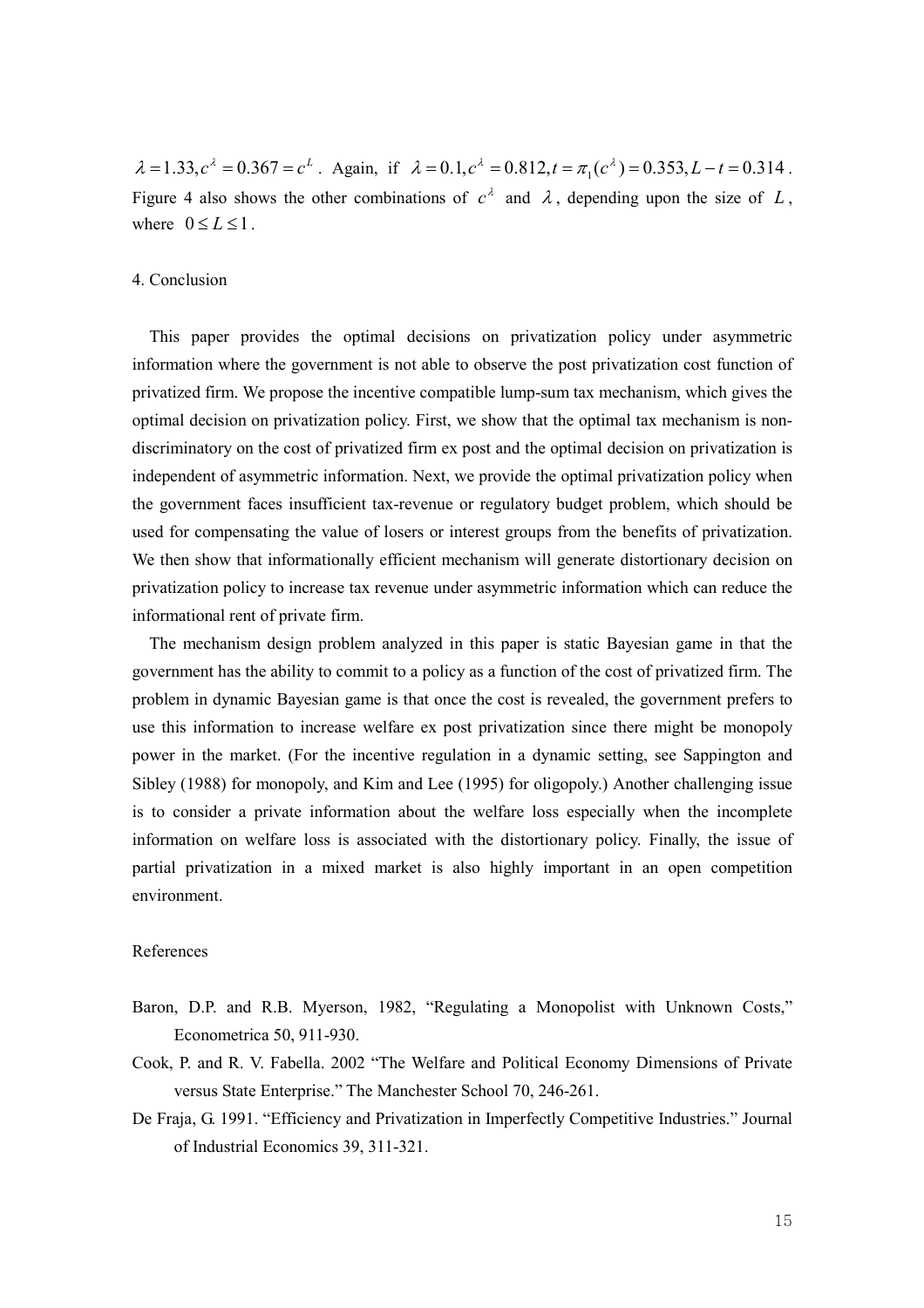- De Fraja, G. and F. Delbono. 1989. "Alternative Strategies of a Public Enterprise in Oligopoly." Oxford Economic Papers 41, 302-311.
- De Fraja, G. and F. Delbono. 1990. "Game Theoretic Models of Mixed Oligopoly." Journal of Economic Surveys 4, 1-17.
- Kim, J.C. and S.H. Lee, 1995, "An Optimal Regulation in an Intertemporal Oligopoly Market: The Generalized Incremental Surplus Subsidy Scheme," Information Economics and Policy 7, 225-249.
- Laffont, J.J. and D. Martimort, 2002, The Theory of Incentives: The Principal-Agent Model, Princeton University Press.
- Laffont, J.J. and J. Tirole, 1993, A Theory of Incentives in Procurement and Regulation, The MIT Press.
- Lee, S. H. 2006. "Welfare-Improving Privatization Policy in the Telecommunications Industry." Contemporary Economic Policy 24, 237-248.
- Lee, S. H. and H. S. Hwang. 2003. "Partial Ownership for the Public Firm and Competition." Japanese Economic Review 54, 324-335.
- Levy, B. 1987. "A Theory of Public Enterprise Behavior." Journal of Economic Behavior and Organization 8, 75-96.
- Matsumura, T. 1998. "Partial Privatization in Mixed Duopoly." Journal of Public Economics 70, 473-483.
- Megginson, W. and J. Netter, 2001, "From State to Market: A Survey of Empirical Studies on Privatization," Journal of Economic Literature 39, 321-389.
- Mitchell, M.F. and A. Moro, 2006, "Persistent Distortionary Policies with Asymmetric Information," American Economic Review 96(1), 387-393.
- Sanger, M.B., 2001, "When the Private Sector Competes." Reform Watch brief no. 3, Center for Public Service. Washington, DC: Brookings Institution.
- Sappington, D. E. M. 1980 "Strategic Firm Behavior Under a Dynamic Regulatory Adjustment Process," Bell Journal of Economics 11, 360-372.
- Sappington, D.E.M. and D. Sibley, 1988, "Regulating without Cost Information: The Incremental Surplus Subsidy Scheme," International Economic Review 29, 297-306.
- Sclar, E.D., 2000, "You Don't Always Get What You Pay For: The Economics of Privatization," A Century Foundation Book. Ithaca, NY: Cornell University Press.
- U.S. General Accounting Office, 1997, "Privatization: Lessons Learned by State and Local Governments." Publication no. GAO/GGD-97-48. Washington, DC.
- U.S. General Accounting Office, 1998, "Privatization: Questions State and Local Decision makers Used When Considering Privatization Options." Publication no. GAO/GGD-98- 87. Washington, DC.